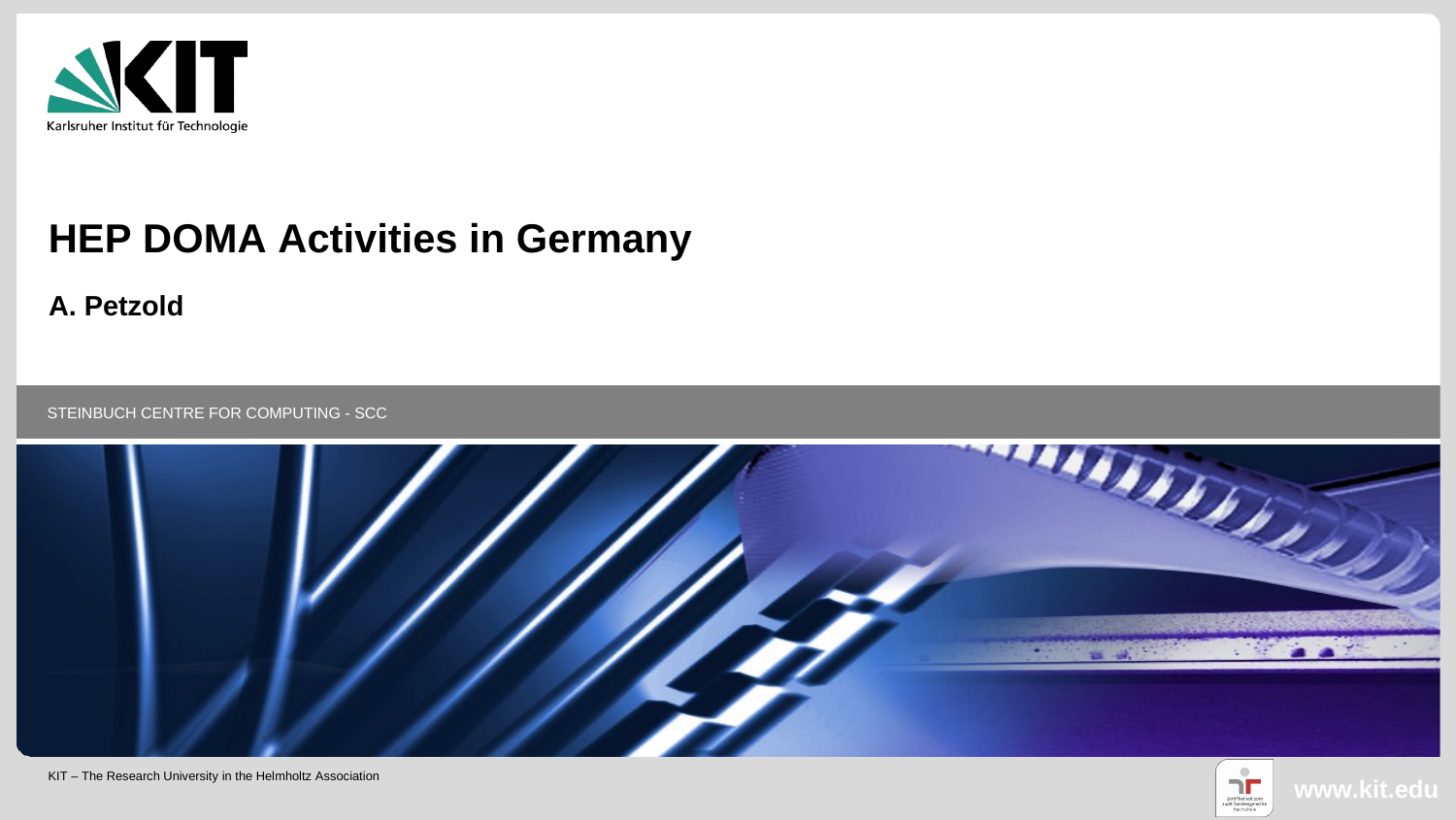

#### **Disclaimer**

- non-exhaustive list  $\Box$
- there a probably other projects I'm not aware of
- there are most likely other related activities outside of HEP computing

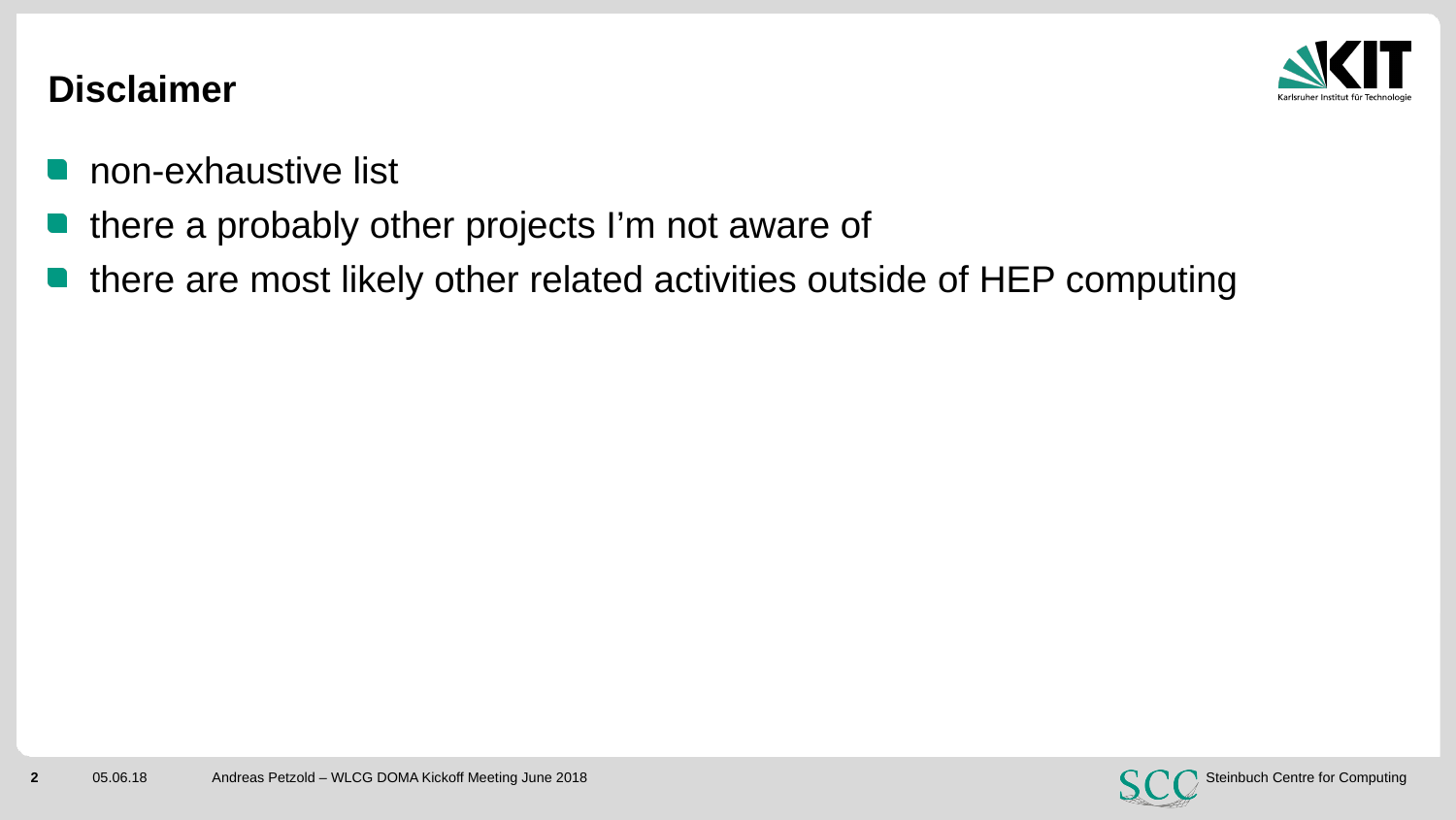

### **LMU**

- **ATLAS DE cloud**
- Interest in using WN and site XCache, to compliment directio (Rod)
- LMU is part of a proposal for development activities focusing on data caching

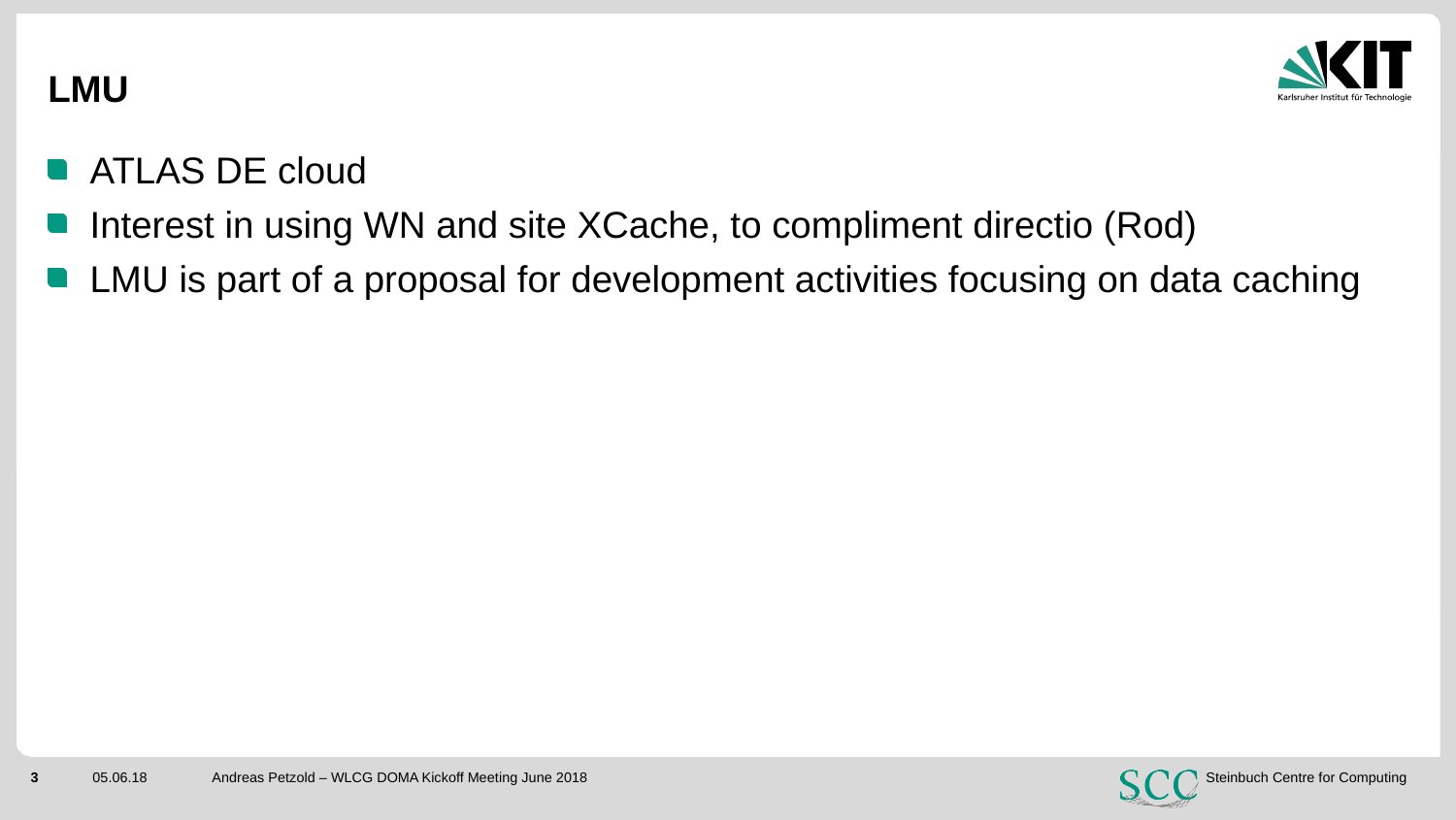

# **DESY**

- DESY: multidisciplinary research center
	- photon, astro, HEP
	- important bridge to other communities
- dCache development center
- **n** great support for many Tier-1 and Tier-2 centers
	- history of engaging with communities outside of HEP

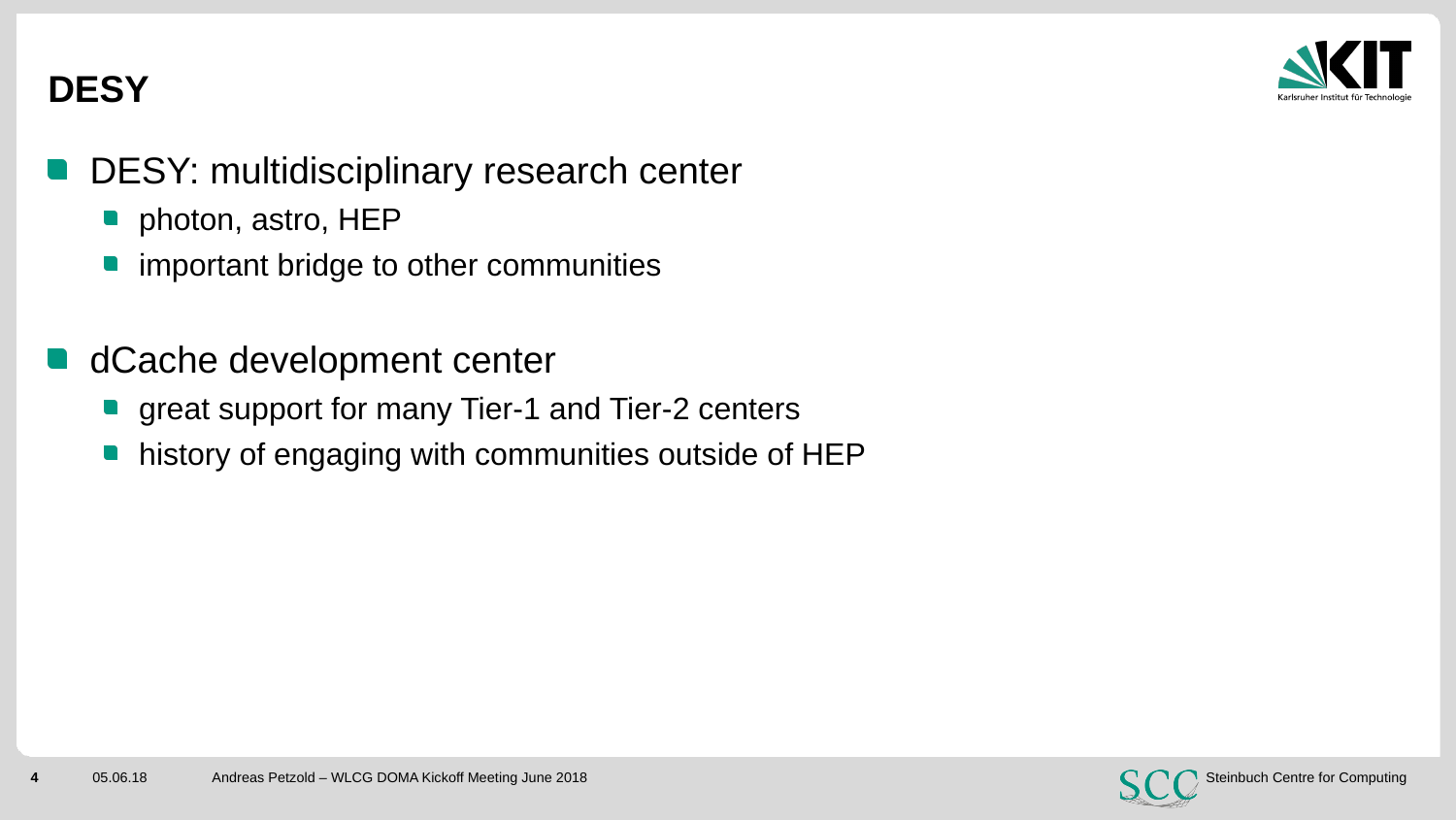# **KIT – High Performance through Coordinated Caching**



- Established new approach for **user data analysis** via distributed, coordinated caching on local SSDs
- Introduced data locality to HTCondor batch system
- Performance gain of factor 3-4 on typical recurrent end user data analysis payloads (prototype system)
- **Third party funding for production system was recently granted (hardware)**



M. Fischer et al., Opportunistic Data Locality for End User Data Analysis, Journal of Physics **898**, 5 (2017)

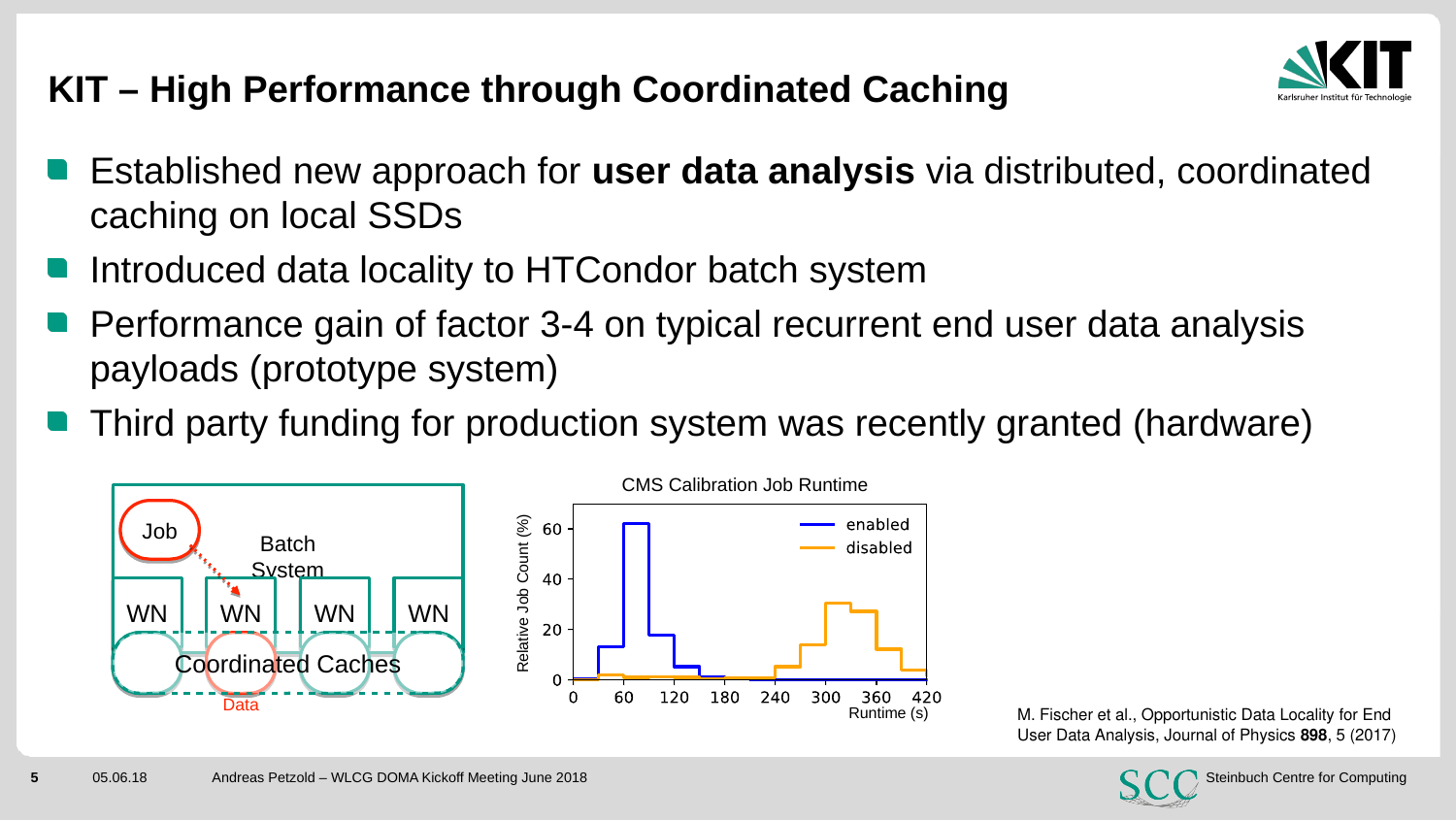# **KIT – Caching Concepts on Opportunistic Sites**

- Opportunistic resources usually well-suited for CPU-intense workflows
- Many opportunistic sites offering fast cloud storage or distributed storage
- I/O-intense workflows to the cloud Benefit from caching R&D to bring recurrent



ACAT 2017 C. Heidecker et al., Opportunistic Data Locality for HEP Analysis Workflows, to be published (2017)



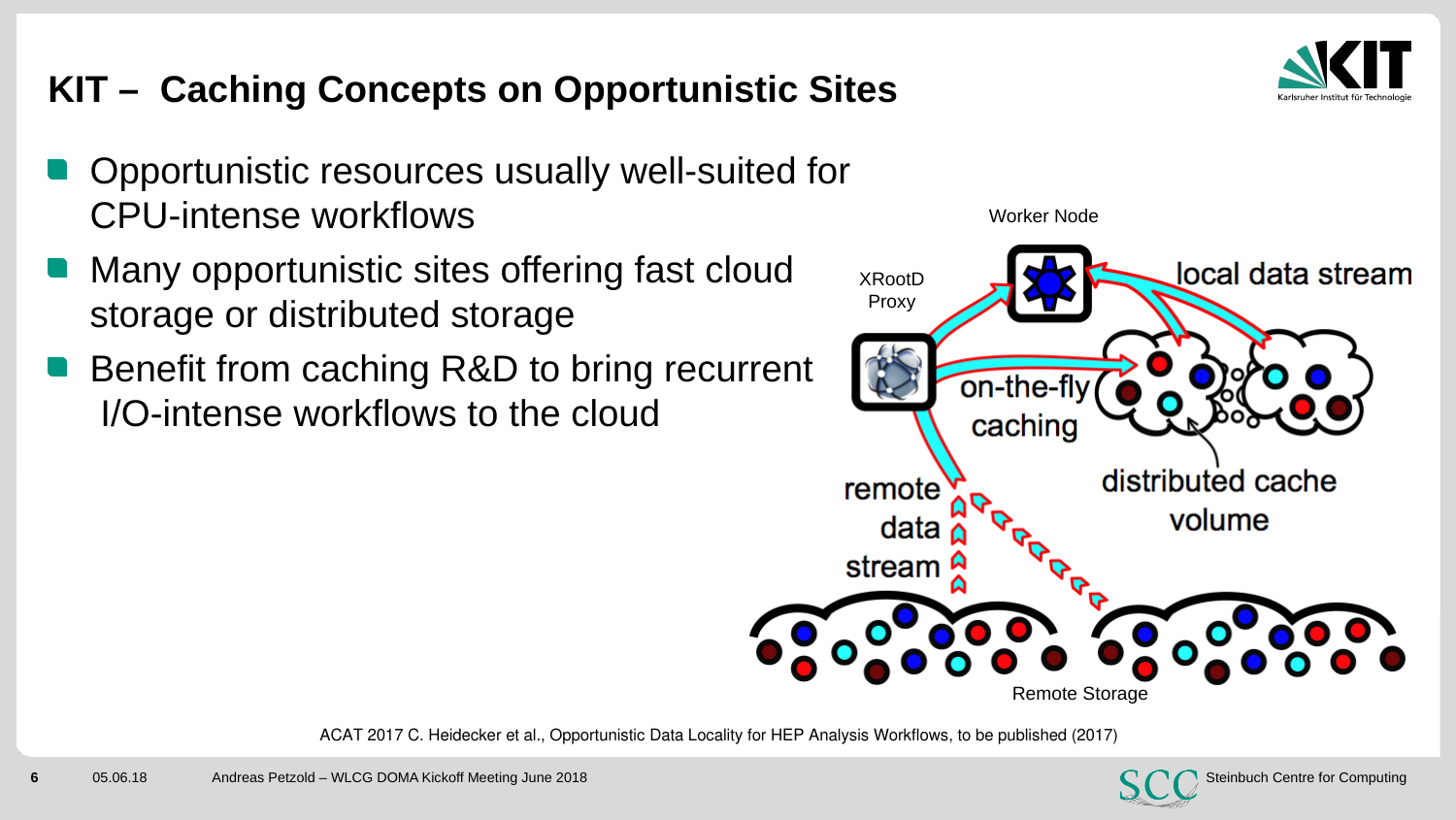### **KIT – Tier-1 GridKa**



- no switch from dCache/ALICE xrootd planned
	- **protocol zoo well covered**
- Spectrum Scale serves as software defined storage layer
	- covers foreseeable scaling requirements w.r.t. capacity and performance
	- tiering with object storage might an interesting option
- **n** fast WAN connections and corresponding strong LAN backbone
	- whatever will happen, network requirements will increase significantly!
	- ready to adapt available technology/bandwidth as soon as financially viable
	- participation in SDN trials
- Migration to HPSS Tape backend planned
	- fully exploit scalability and cost efficiency of tape